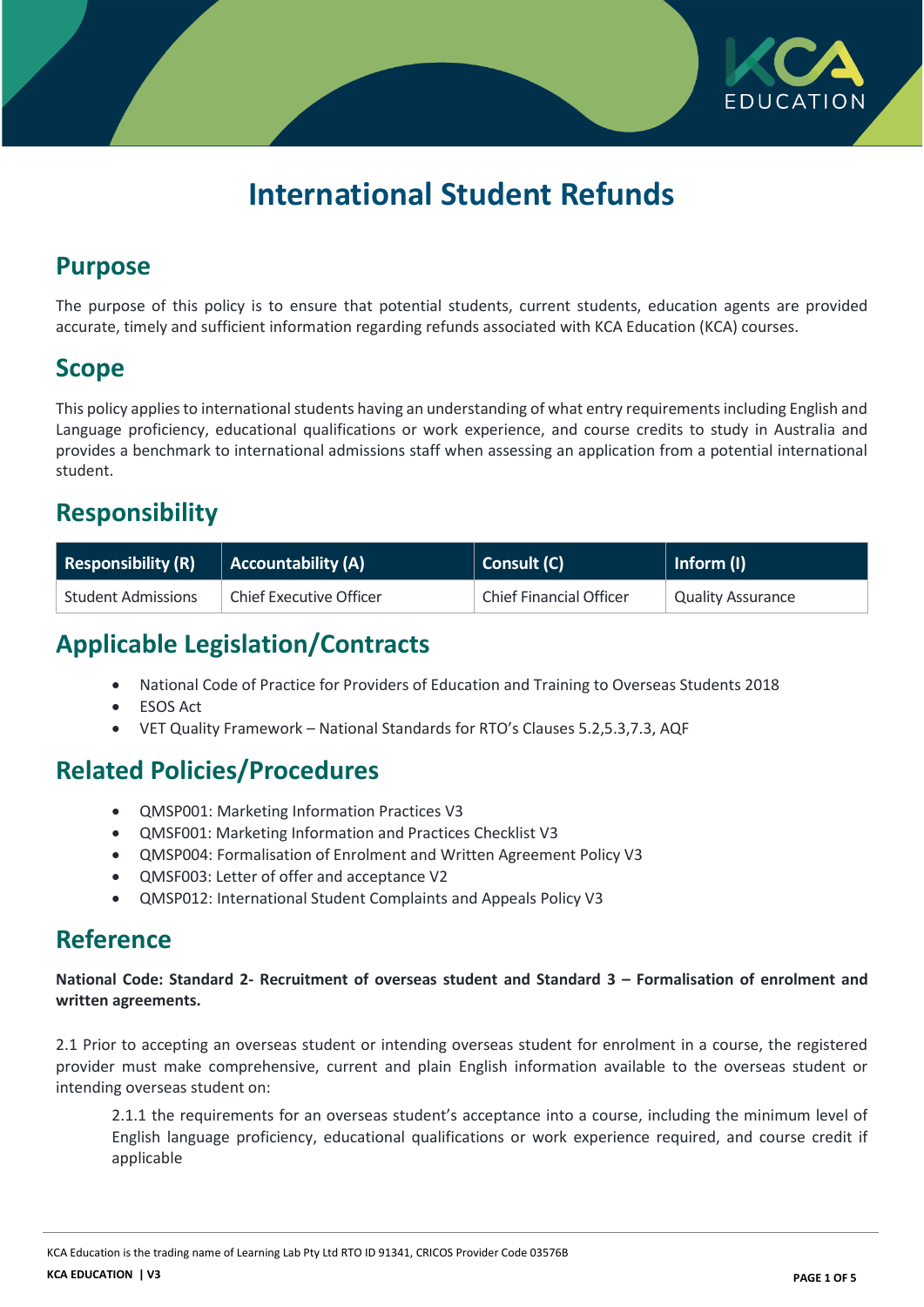

2.1.2 the CRICOS course code, course content, modes of study for the course including compulsory online and/or work-based training, placements, other community-based learning and collaborative research training arrangements, and assessment methods

2.1.3 course duration and holiday breaks

2.1.4 the course qualification, award or other outcomes

2.1.5 campus locations and facilities, equipment and learning resources available to students

2.1.6 the details of any arrangements with another provider, person or business who will provide the course or part of the course

2.1.7 indicative tuition and non-tuition fees, including advice on the potential for changes to fees over the duration of a course, and the registered provider's cancellation and refund policies

2.1.8 the grounds on which the overseas student's enrolment may be deferred, suspended or cancelled

2.1.9 the ESOS framework, including official Australian Government material or links to this material online

2.1.10 where relevant, the policy and process the registered provider has in place for approving the accommodation, support and general welfare arrangements for younger overseas students (in accordance with Standard 5)

2.1.11 accommodation options and indicative costs of living in Australia.

2.2 The registered provider must have and implement a documented policy and process for assessing whether the overseas student's English language proficiency, educational qualifications or work experience is sufficient to enable them to enter the course.

2.3 The registered provider must have and implement a documented policy and process for assessing and recording recognition of prior learning (RPL), and granting and recording course credit, if it intends to assess RPL or grant course credit. The decision to assess prior learning or grant course credit must preserve the integrity of the award to which it applies and comply with requirements of the underpinning educational framework of the course.

2.4 If the registered provider grants RPL or course credit to an overseas student, the registered provider must give a written record of the decision to the overseas student to accept and retain the written record of acceptance for two years after the overseas student ceases to be an accepted student.

2.5 If the registered provider grants the overseas student RPL or course credit that reduces the overseas student's course length, the provider must:

2.5.1 inform the student of the reduced course duration following granting of RPL and ensure the confirmation of enrolment (CoE) is issued only for the reduced duration of the course

2.5.2 report any change in course duration in PRISMS if RPL or course credit is granted after the overseas student's visa is granted.

3.1 The registered provider must enter into a written agreement with the overseas student or intending overseas student, signed or otherwise accepted by the student, concurrently with or prior to accepting payment of tuition fees or non-tuition fees. A written agreement may take any form provided it meets the requirements of the ESOS Act and the National Code.

3.2 If the overseas student or intending overseas student is under 18 years of age, the written agreement with the overseas student or intending overseas student must be signed or otherwise accepted by the student's parent or legal guardian.

3.3 In addition to all requirements in the ESOS Act, the written agreement must, in plain English:

3.3.1 outline the course or courses in which the student is to be enrolled, the expected course start date, the location(s) at which the course will be delivered, the offered modes of study for the course, including compulsory online and/or work-based training, placements, and/or other community-based learning and/or collaborative research training arrangements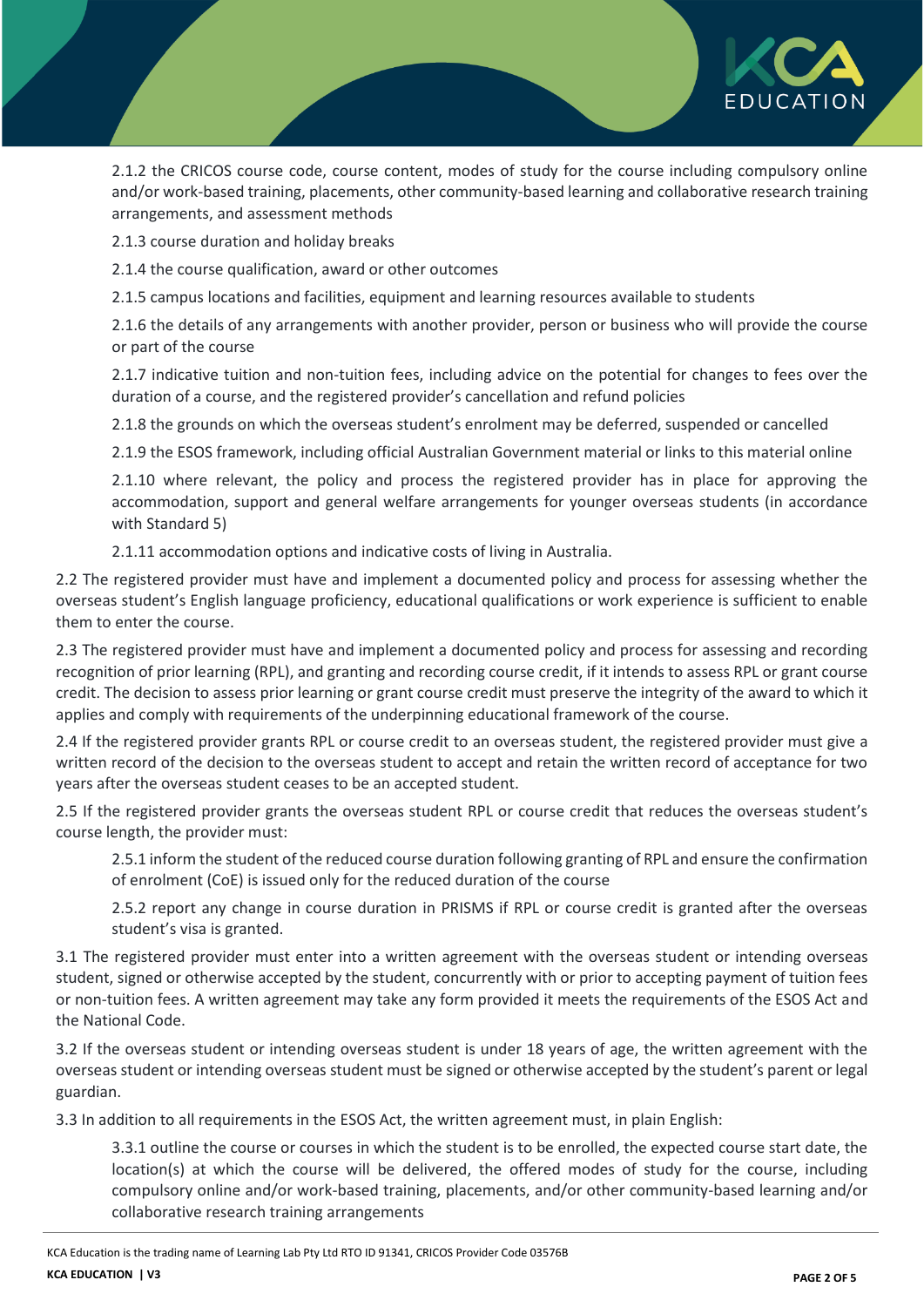

3.3.2 outline any prerequisites necessary to enter the course or courses, including English language requirements

3.3.3 list any conditions imposed on the student's enrolment

3.3.4 list all tuition fees payable by the student for the course, the periods to which those tuition fees relate and payment options (including, if permitted under the ESOS Act, that the student may choose to pay more than 50 per cent of their tuition fees before their course commences)

3.3.5 provide details of any non-tuition fees the student may incur, including as a result of having their study outcomes reassessed, deferral of study, fees for late payment of tuition fees, or other circumstances in which additional fees may apply

3.3.6 set out the circumstances in which personal information about the student may be disclosed by the registered provider, the Commonwealth including the TPS, or state or territory agencies, in accordance with the Privacy Act 1988

3.3.7 outline the registered provider's internal and external complaints and appeals processes, in accordance with Standard 10 (Complaints and appeals)

3.3.8 state that the student is responsible for keeping a copy of the written agreement as supplied by the registered provider, and receipts of any payments of tuition fees or non-tuition fees

3.3.9 only use links to provide supplementary material.

3.4 The registered provider must include in the written agreement the following information, which is to be consistent with the requirements of the ESOS Act, in relation to refunds of tuition fees and non-tuition fees in the case of student default and provider default:

3.4.1 amounts that may or may not be repaid to the overseas student (including any tuition and non-tuition fees collected by education agents on behalf of the registered provider)

3.4.2 processes for claiming a refund

3.4.3 the specified person(s), other than the overseas student, who can receive a refund in respect of the overseas student identified in the written agreement, consistent with the ESOS Act

3.4.4 a plain English explanation of what happens in the event of a course not being delivered, including the role of the TPS

3.4.5 a statement that "This written agreement, and the right to make complaints and seek appeals of decisions and action under various processes, does not affect the rights of the student to take action under the Australian Consumer Law if the Australian Consumer Law applies".

3.5 The registered provider must include in the written agreement a requirement that the overseas student or intending overseas student, while in Australia and studying with that provider, must notify the registered provider of his or her contact details including:

3.5.1 the student's current residential address, mobile number (if any) and email address (if any)

3.5.2 who to contact in emergency situations

3.5.3 any changes to those details, within 7 days of the change.

3.6 The registered provider must retain records of all written agreements as well as receipts of payments made by students under the written agreement for at least 2 years after the person ceases to be an accepted student.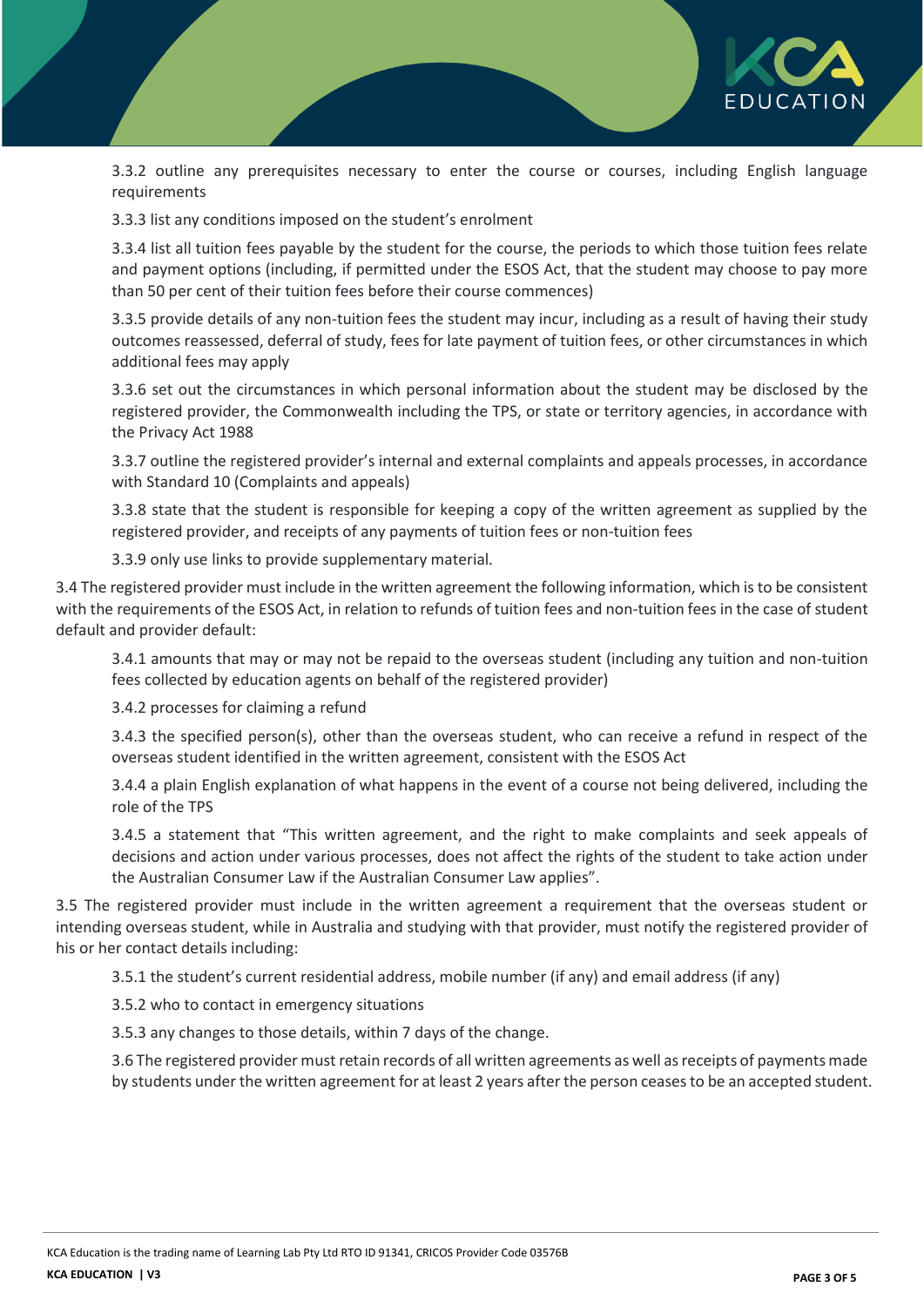

# **Policy**

KCA does not require international students to pay more than 50% of course fees prior to course commencement, although students may pay more if they choose. A fee schedule is included in each student's letter of offer and agreement.

KCA pays into the Tuition Protection Service (TPS) provided by the Australian Government. Students are entitled to refunds as described below. If you wish to apply for a refund, you should complete the Refund Application Form. This applies in all cases except where KCA cancels a course in which case pre-paid fees will be automatically refunded. All refunds will be processed within 28 calendar days.

### **Refund Policy Snapshot**

| Visa Refused (off-shore students)                                                 | Full refund of tuition fee, less enrolment/ administration<br>fee(\$250)  |  |
|-----------------------------------------------------------------------------------|---------------------------------------------------------------------------|--|
| Visa extension is refused (on shore overseas students)                            | Refund of unused tuition fee                                              |  |
| Withdrawal at least 28 calendar days prior to course<br>commencement date         | Full refund of tuition fee, less enrollment/ administration<br>fee(\$250) |  |
| Withdrawal less than 28 calendar days prior to course<br>commencement date        | 50% refund of tuition fee                                                 |  |
| Withdrawal after the course commencement date                                     | No refund                                                                 |  |
| Withdrawal after the course commencement date (where<br>Visa is granted)          | No refund                                                                 |  |
| Withdrawal after the course commencement date<br>(special circumstances)*         | Partial/Full refund                                                       |  |
| Visa cancelled due to breach of visa conditions                                   | No refund                                                                 |  |
| Course withdrawn by the Institute                                                 | Full refund including enrolment/administration fee(\$250)                 |  |
| If Institute is unable to provide the Course for which<br>original offer was made | Full refund including enrolment/administration fee(\$250)                 |  |

#### **Student Default**

Any student wanting to request a refund for whatever reason must do in writing and within **14 days** of the incident taking place, or whatever the reason may be.

Application for a refund must be made in writing and addressed to the PEO, clearly stating the reason for the cancellation.

Registration fees, student resources fees, administration fees and fees paid to education agents are non-refundable.

A full refund of the course fees will be given by KCA only up to twenty-eight (28) days prior to the nominated course commencement date. If less than twenty-eight (28) days' notice is given of the intention to withdraw from the course, then a 50% refund will be given. If you fail to commence with or without notifying KCA, no refund will be available except in special circumstances.